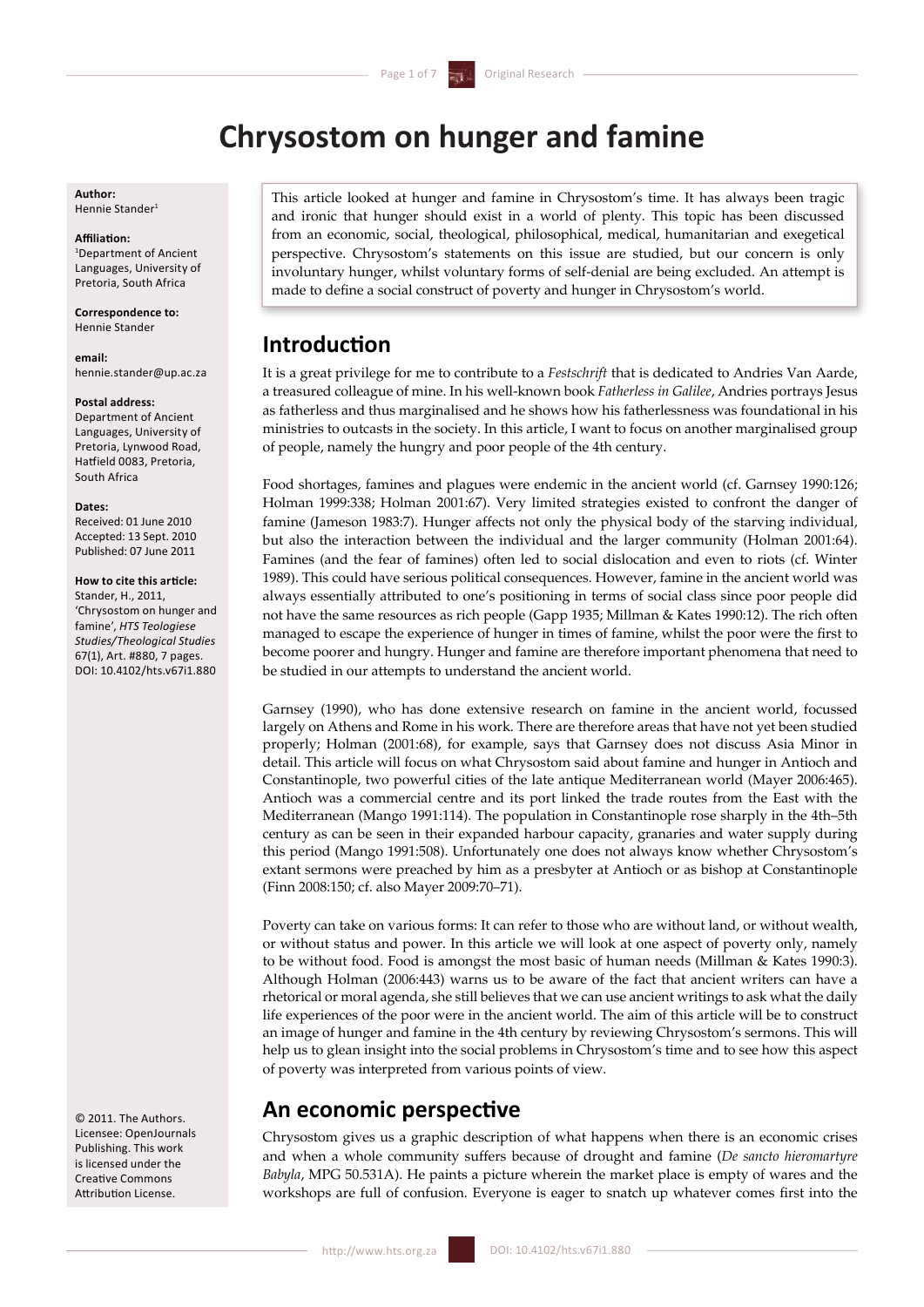market. Even nature suffers and on the fields, the afflictions of sheep caused by famine are manifest (*De sacerdotio*, SC 272 ii.2.16–23); drought, on the other hand, ruined the ears of corn (*Quod nemo lauditur, nisi*, SC 103 ii, 11–14).

Drought and wars are some of the most common causes of hunger. Since hunger is one of the most basic needs of a human being, nothing is more painful than hunger (*Ad populum Antiochenum,* hom v, MPG 49.72B). People in ancient communities feared hunger and famine and would even do things they would normally not do. A farmer who would normally give up when he is confronted by a piece of land which is hard to cultivate, would continue just because of his fear of impending famine (*De sacerdotio,* SC 272 v.8.19–27).

Communal living helped to alleviate economical hardship and to provide food to the hungry. Monasteries, for example, did much to protect people against suffering from hunger (*In Acta apostolorum* hom xi, MPG 60.97C-D). Chrysostom could not think of a single case where a monk died of hunger. He explains the underlying economic principle by referring to an ordinary family of ten children, plus their father and mother. He says it is much cheaper for them to live together and eat at one table, than to live separately. The help that came from monasteries grew in the course of time (cf. Finn 2008:114).

However, hunger is not only caused by drought and famine. Chrysostom says that rich people should also be held responsible for hunger (*Ad illuminandos catecheses* ii, MPG 49.237C-D). This statement is not only based in terms of economic thinking that goods are limited (cf. Pilch & Malina 2000:122–127) or in social terms that the rich should give alms to the poor. There is another concept lying behind his charge against the rich, namely that the rich are misusing the available resources because of misplaced values and judgements. They think that gold is more valuable than iron, even though iron is more useful since it is used in countless skills and can furnish us with the greater part of our needs. Similarly, the rich do not realise that the stones used to build houses are more useful than precious stones such as pearls. Because of their wrong economic thinking, they devote all their attention to matters that do not fill our needs.

It is an economic reality that whilst there are people who cannot afford to buy bread and who waste away because of hunger, the relatively well-off people will be less likely to suffer (Millman & Kates 1990:12). In many societies, there is a deep chasm between rich and poor. Chrysostom often highlights this economic inequality by comparing the fate of the hungry person with the life of a rich person (Leyerle 1994:29). He says that the faces of the mules that draw the rich person's wife glisten with gold in abundance, as do the skins and wood which compose that canopy. The seat and footstool are all made of gold and silver. On the other hand, the bodies of Christ, the members of the congregations, do not even have enough food (*In epistulam ad Romanos* hom xi, MPG 60.492A-B).

These rich people often exploited the hardships of their fellow human beings. Chrysostom tells us about a drought that once overtook his city (*In epistulam i ad Corinthios* hom xxxix, MPG 61.343B-C). People prayed and when it seemed good to God, He sent plentiful rain. Everybody was in a festive mood, except one rich man. He said that he had ten thousand measures of wheat  $[\mu\nu\rho]$  and  $\mu\uparrow\sigma$   $\sigma$  and that he would now no longer be able to dispose of them. Whilst hungry people were rejoicing because of the rain, this rich man grieved (cf. also Rathbone 1983:49).

A further economic reality is that people often find it almost impossible to escape a life of poverty. Many are tormented with famine and hunger all their life (*In epistulam ad Romanos* hom xxxi, MPG 60.674A; cf. also *In paralyticum demissum per tectum*, MPG 51.61B). This will be their lot for the rest of their lives, even though they labour throughout the winter, face frost and rain and are being exploited by their masters (*In Matthaeum* hom lxi, MPG 58.591D). It seems that it was mostly people from the country [oi  $\epsilon \nu$  toic αγροις] who perpetually struggled with hunger (*In epistulam ad Colossenses* hom 1, MPG 62.306A).

Chrysostom gives us a very good indication of the economic strata that existed in his city which included:

- • the upper classes constituting a select few
- the plentiful middle classes
- the lower classes.

There are therefore more than enough people who can feed the hungry people, but they do not do it because of their great barbarity and inhumanity [διά την πολλήν αύτων ώμότητα και άπανθρωπίαν], *In Matthaeum* hom lxvi, MPG 58.630A-B). According to his figures, only 10% of the population were poor, whilst the rest covered the range in between (Mayer 2006:467). However, as Mayer (2006:468) and Brown (2002:14) point out, Chrysostom probably minimises the level of poverty and exaggerates the level of wealth in order to show how easy it is for the rich to solve the problem of poverty.

### **A social perspective**

Chrysostom's writings give us a vivid description of the social effects of famine and hunger in his community. Poor people have to go to bed with hunger pangs (*In epistulam i ad Corinthios* hom xi, MPG 61.306A); beggars waste away with hunger (*In Eutropium*, MPG 52.393B) which often resulted in 'the most pitiable death' (*Ad Theodorum lapsum*, SC i.7.44–45). Hungry people wail as they pass through the streets (*In Joannem* hom lxxvii, MPG 59.418D) and go to the market place, stooping low [συγκεκυφώς] and stretching out their hands [χει  $ρας προτείνων]. They walk like the dogs in alleys (in darkness$ and in mire) and sleep on pallets of straw (*In epistulam i ad Corinthios* hom xi, MPG 61.94D). In the meantime, rich people sit inside their houses at their table laughing and enjoying themselves, paying no attention to the cries of the hungry (*In Joannem* hom lxxvii, MPG 59.418D).

According to Chrysostom, there are people who are so hungry, that they are doing everything in their power to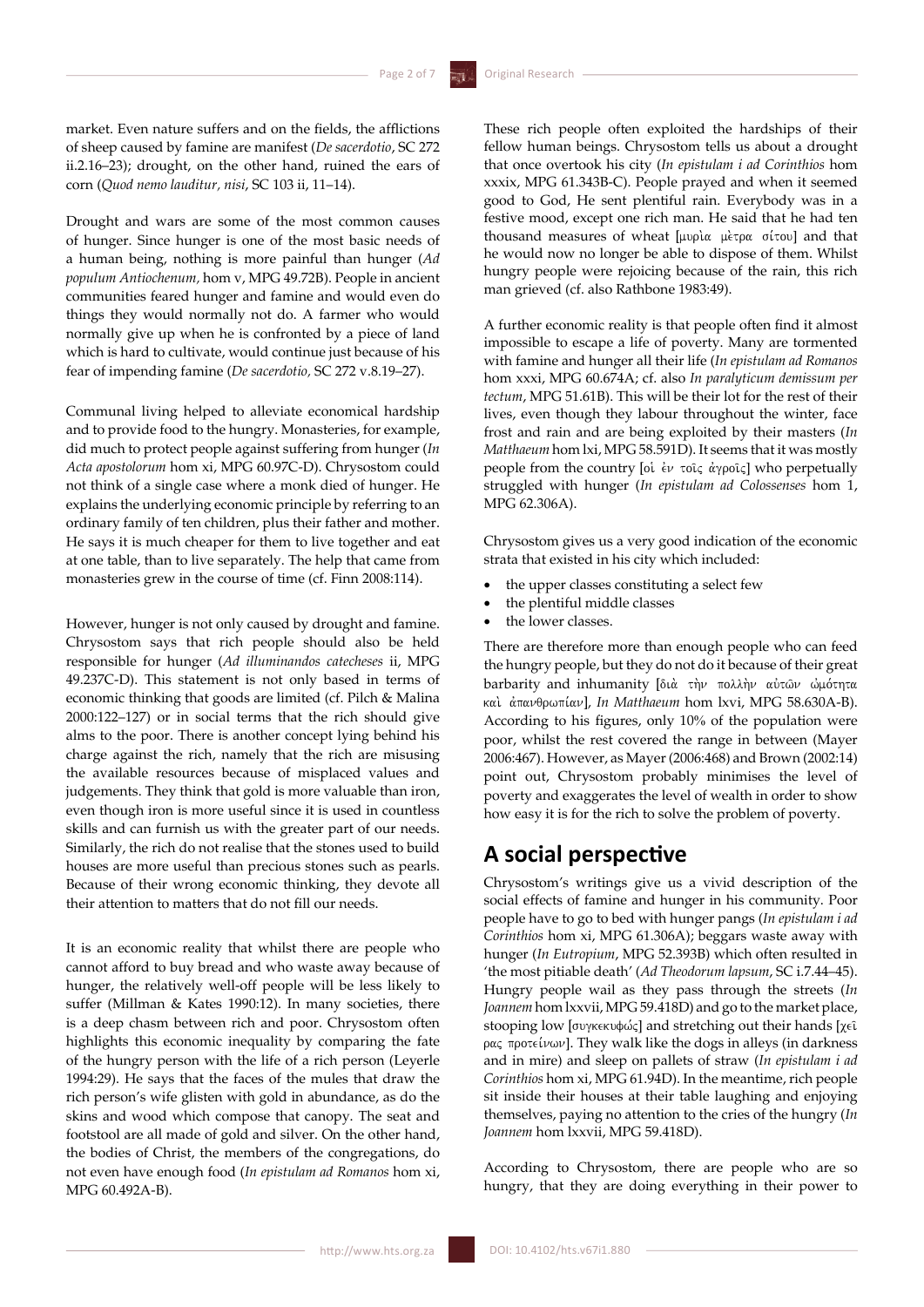get people to pity them even going as far as blinding their children to win the favour of people who do not pity them (*In epistulam i ad Corinthios* hom xxi, MPG 61.177C). These people think it is better not to be able to see the sunshine, than to struggle with continual famine. Chrysostom gives us more examples of what people did when they realised that they got nowhere with their piteous gestures and their words (ελεεινοίς και σχήμασι και ρήμασιν εντυχόντες, In epistulam i ad *Corinthios* hom xxi, MPG 61.177C-D) wherein the poor would chew the skins of worn-out shoes, or fix sharp nails into their heads, in order to draw attention. Chrysostom is convinced that these poor and hungry people surpass wonder-workers. The spectators stand laughing around them and they make a fine show of the miseries of others. The rich merely ignore the other poor and hungry people who approach them with modesty and utter disgusting comments such as 'Ought this fellow to live or at all to breathe and see this sun?' (*In epistulam i ad Corinthios* hom xxi, MPG 61.177C-D). However, we must be aware that Chrysostom sometimes exaggerates when he describes the plight of the hungry (cf. Garnsey 1988:23).

It was customary to make rude remarks regarding beggars. People for example often called a person who asked for bread, or a single penny  $\begin{bmatrix} \frac{\partial \beta}{\partial u} & \frac{\partial^2 u}{\partial v} \end{bmatrix}$  to buy bread with, an 'impostor' [ἀπατεῶνα] or a 'swindler' [ἐπιθέτην] (*In epistulam ad Hebraeos* hom xi, MPG 63.96B; cf also *In Acta apostolorum* hom xiv, MPG 60.535D). Chrysostom argues that if such a person has asked for gold or silver or costly clothes, one could have called him a 'swindler' with good reason, but not if he or she merely asked for food. This teaches us something about the class differences and how people could shame the disadvantaged in order to advance their own standing.

The recipients showed their gratitude to the benefactors by praising and honouring them (cf. Holman 2001:32). Chrysostom says that it was expected of people who begged for bread to 'utter encomiums upon the beauty of those who pity him' (*In epistulam ii ad Thessalonicenses* hom xi, MPG 62.62B). This is a good example of patronage where benefactors give grace and the recipients respond with accolade. Even worse, their hunger compels them to be jugglers [θαυματοποιούς], buffoons [γελωτοποιούς] and filthy jesters [αίσχρολόγους]. These beggars play on cups, bowls and cans as cymbals and having a pipe, whistle on its base and amorous melodies and sing them at the top of their voice. Many stand round and some give them a piece of bread, some a penny and both men and women enjoy the entertainment.

Holman (2006:447) and Mayer (2006:466) warn that one should always be mindful not to regard all these descriptions of beggars as *realia*. It is also possible that these descriptions function as rhetorical techniques to evoke emotion in order to persuade an audience to modify their life (cf. also Allen, Neil & Mayer 2009). On the other hand, these descriptions  $[\dot{\epsilon}\kappa\varphi\rho\acute{\alpha}\sigma\epsilon\iota\varsigma]$  had to match the daily experiences of the audience, to a lesser or greater extent, in order to be effective.

Hunger and the dread of famine can indeed compel one to act shamelessly. Even widows are sometimes constrained to put

off shame and to beg. Because of their shamelessness, they are then insulted and that causes them to become despondent (*De sacerdotio*, SC 272 iii.12.63ff). Thus the one misfortune leads to another misfortune that is even bigger and at the end one's soul is overcome by gloom and despondency.

Hunger also contributed to prostitution (Mayer 2006:471); harlots stand in front of their house and sell their bodies for money (*In epistulam ad Hebraeos* hom xv, MPG 63.120D). Chrysostom says that this is of course not a sufficient excuse, because they could have gained a livelihood by work. Prostitutes did have better alternatives to alleviate their hunger, whilst prisoners had no choice at all. It was apparently common practice to ill-treat prisoners and they often suffered from hunger (*In Joannem* hom lx, MPG 59.333B; *In epistulam i ad Corinthios* hom ix, MPG 61.77A). Chrysostom says that when one entered a prison, one would see some prisoners who were bound, others were covered with filth, others with uncut hair and clothed in rags, others perishing with hunger and running like dogs to your feet, others with deep ploughed sides. The prison-keepers even took the prisoners in chains to the market place where they had to beg all day; when evening comes, their keepers demanded a significant portion of the beggars' takings.

## **A theological perspective**

Chrysostom often refers to the fact that both Jesus and the disciples struggled with continual hunger, but they controlled themselves and made no account of the things of the body (*In Matthaeum* hom. xxxix, MPG 57.434C). The apostles, too, struggled continually with hunger, thirst and nakedness but these sufferings caused them to be illustrious and distinguished (*Quod nemo lauditur, nisi*, SC 103 iv.11–14). Paul is also often used as an example of someone who had to suffer numerous hardships such as beatings and scourgings, hatred, shipwrecks, attacks of robbers, plots of his own kinsfolk and, of course, hunger (*Ad Theodorum lapsum*, SC 117 i.15.20–28).

Since classical times, famine was linked to a fatalistic view of the world (Jameson 1983:7). Chrysostom makes it clear that famines, pestilences and wars are the result of God's wrath (*In epistulam ad Romanos* hom iii, MPG 60.411D). God sustains day by day those who live according to his instructions and therefore He will never hand them over to hunger (*In Acta apostolorum* hom ix, MPG 60.84D). But God punishes sins. Chrysostom refers for example to Josephus' account of the famine that struck Judea (*In Matthaeum* hom lxxvi, MPG 58.695B). It was so severe that mothers fought about devouring their children and that the people ripped open the bellies of the dead to find some food. Chrysostom is sure that this happened because of God's wrath because they had rejected Christ (Basil also ascribed environmental disaster to avarice and ingratitude to God [Holman 2001:78]).

Elsewhere, Chrysostom refrains from saying that God *causes* hardships, but he merely argues that God *permits* [avfh/ κεν or είασεν έπελθείν] earthquakes, famine and drought to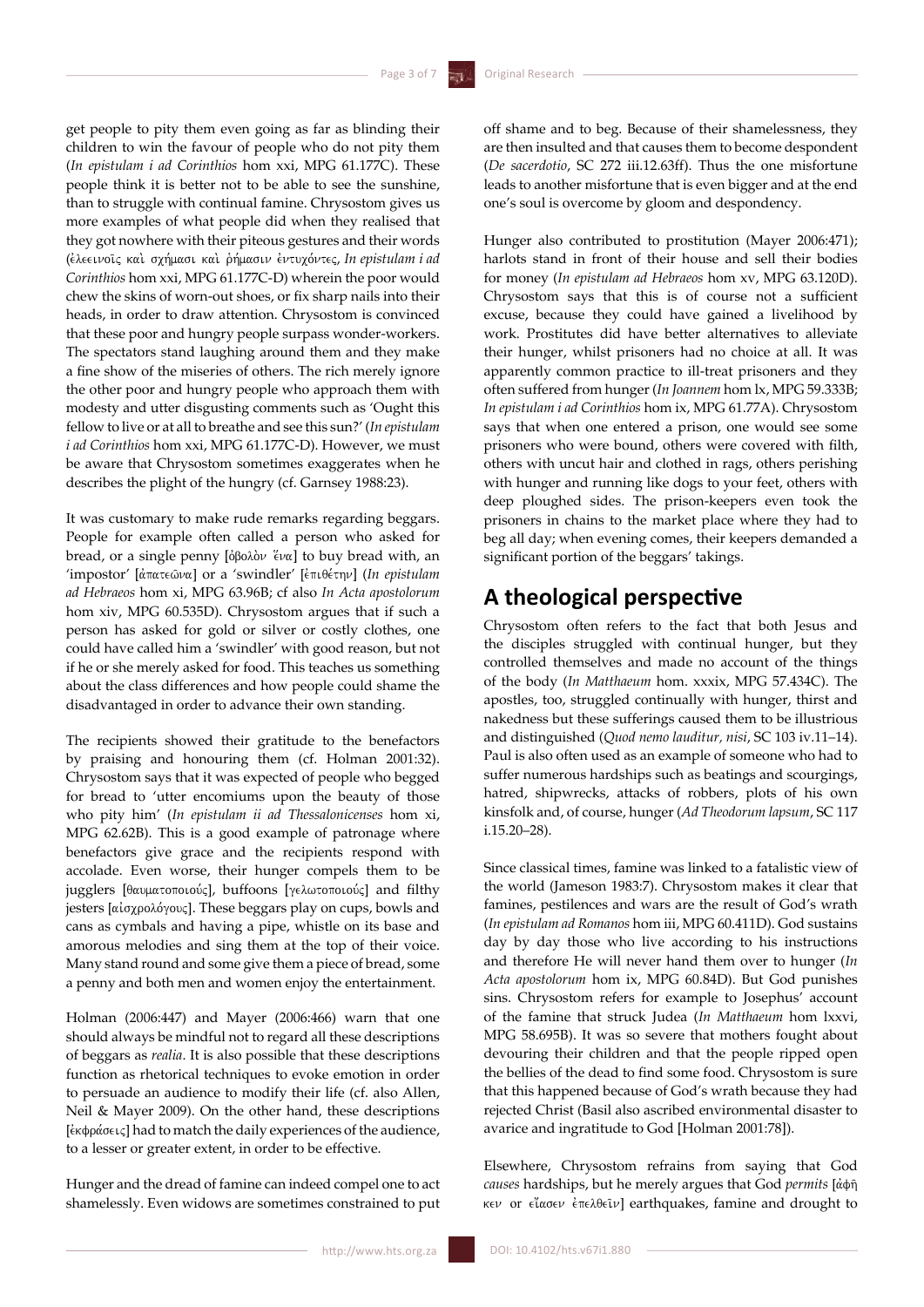happen (*Ad populum Antiochenum* hom iii, MPG 49.57D; *In Matthaeum* hom lxxv, MPG 58.687C). God therefore could have prevented what took place. However, there were also other theological points of view in Chrysostom's times. He complains that there are other people who deceive  $[\dot{\alpha} \pi \alpha \tau \hat{\omega} \nu \tau \epsilon \varsigma]$ the simpler class [τοὺς ἀφελεστέρους] by saying that famines, droughts and wars are unworthy of the providence of God (*Ad populum Antiochenum* hom vii, MPG 49.94B). There were indeed those who questioned the providence of God ( $\tau$  $\hat{\eta}$   $\zeta$   $\tau$ o $\hat{\upsilon}$ ) θεού προνοίας: *In Acta apostolorum* hom xxxiii, MPG 60.243B). Chrysostom's answer is that when God brings upon us a famine, or a war, or any calamity whatsoever, He does it with exceeding great care [φιλανθρωπίας] and kindness (κηδεμονίας: *Ad populum Antiochenum* hom vii, MPG 49.94B). Excellent fathers who love their children, will inflict stripes and punish their children in endless other ways of this kind to correct them when they are disorderly.

Chrysostom's theology regarding calamities led to another question: Why is God chastening poor people only, seeing as only poor people suffer from hunger? (*De diabolo tentatore* i.5, MPG 49.252A). On this question, Chrysostom answers that God chastens rich people with countless other things, such as dangers, diseases and untimely deaths. He then adds that God is full of resources and that He has many different medicines in order to bring about our salvation. Chrysostom also uses a forensic image to explain what he means (*De diabolo tentatore* i.5, MPG 49.252B). He says that a judge uses an executioner to execute the judgement. Similarly, God uses famine to correct us and lead us away from vice. No hungry person should ever think that God hates him or has abandoned him (*In paralyticum demissum per tectum*, MPG 51.61B). Although God uses hardships to correct our way of living, the effects are unfortunately not lasting (*Ad populum Antiochenum* hom iii, MPG 49.57D). After a while, we return to our former course.

The good news is that God can change poverty and famine or anything else whatsoever that has come upon us (*In epistulam ad Romanos* hom xv, MPG 60.540D). This is proof of his unspeakable power. He can make things that are seemingly painful  $[\mu o \chi \theta \eta \rho \alpha]$  to be lightsome  $[\kappa o \hat{v} \phi \alpha]$  to us. We therefore should never be distressed or despondent when famines, drought, immoderate rains [ἐπομβρίας] and irregularities in the atmosphere  $[\dot{\alpha} \dot{\epsilon} \rho \omega \nu \dot{\alpha} \nu \omega \mu \alpha \lambda \dot{\alpha} \zeta]$  chasten the human nature (*De diabolo tentatore* i.4, MPG 49.250D). God is the source of these things since He even chastens the body that the soul may become sound. Chrysostom therefore argues that we should never call these events 'evil', since they are sources of good to us. These events have many benefits. They chasten our pride, goad our sloth and lead us onto zeal and make us more attentive.

Therefore, a person who is struggling with famine and who is in chains or in torment, ought to glory (δεῖ καυχᾶσθαι ὑμᾶς: *In epistulam ad Romanos* hom ix, MPG 60.469B-C). Chrysostom says that this may sound strange  $[\xi \in V \circ V]$  and paradoxical [παράδοξον], but we should remember that tribulations are in their own selves a goodly thing. It is because they anoint

us unto patient abiding. Paul serves as a good example to people suffering from extreme hunger that one should never think that one is hungry because God has abandoned one (*In paralyticum demissum per tectum*, MPG 51.61B). Paul was especially dear to God, yet God allowed Paul also to be hungry.

Chrysostom also employed his theology regarding famine and hunger in his arguments against the Marcionites. The latter believed that the God of the Old Testament was a cruel God, whilst the God of the New Testament was much milder. Chrysostom then argues that the tribulations that Christ spoke about were far more severe than the famines that happened during Old Testament times (*In Acta apostolorum* hom v, MPG 60.53C). Moreover, Chrysostom emphasises that Jesus manifested his humanity by suffering from hunger and by experiencing the infirmities of human nature (*In illud: Pater si possibile est, transeat* iv, MPG 51.37D).

Because God was perceived as the creator of famine, one could pray and ask God to intervene. Inhabitants of a city or town often went to ascetics in the deserts to pray for a region that was suffering because of drought and famine. God then listened to the prayers of these people and put an end to the drought (*Ad Theodorum lapsum*, SC 117 i.19.52–55).

## **A philosophical perspective**

Hunger and famine were not necessarily regarded as negative experiences (cf. Malherbe 1986:141–143). Joy and happiness do not depend on power, wealth, sumptuousness of the table or beautiful clothing, but only on spiritual success [κατόρθωμα μόνον πνευματικόν] and a good conscience (συνειδὸς ἀγαθόν: *In epistulam ad Romanos* hom i, MPG 60.400C-D). When your conscience is cleansed, even though you are clad in rags and struggle with famine, you are of better spirits than those that have everything. One may argue that a hungry man is inflicted by worries about food, but a rich person worries about numerous other matters (*In Acta apostolorum* hom li, MPG 60.357D). The rich man is perhaps not afraid of hunger, but he often fears for other things, including his life. Moreover, hunger is always conducive to enjoyment and health (*Quod nemo lauditur, nisi*, SC 103 vii.54–61). Somebody who is hungry is more capable of enjoying food (*Ad populum Antiochenum* hom 11, MPG 49.44A). Even though the most common food is served, it will taste sweeter than any delicacy. Because wealthy people do not wait until they are hungry, they have no sensation of pleasure even when the most refined dainties are spread before them.

## **A medical perspective**

To overeat is much more harmful to the body than to suffer from hunger (*In epistulam ad Colossenses* hom i, MPG 62.306A; *In epistulam ad Hebraeos* hom xxix, MPG 63.208A). As an example of this, one might be able to endure hunger for up to twenty days, but one cannot endure overeating for longer than two days. Those who live in the countryside are always struggling with hunger, yet they are healthy, whilst those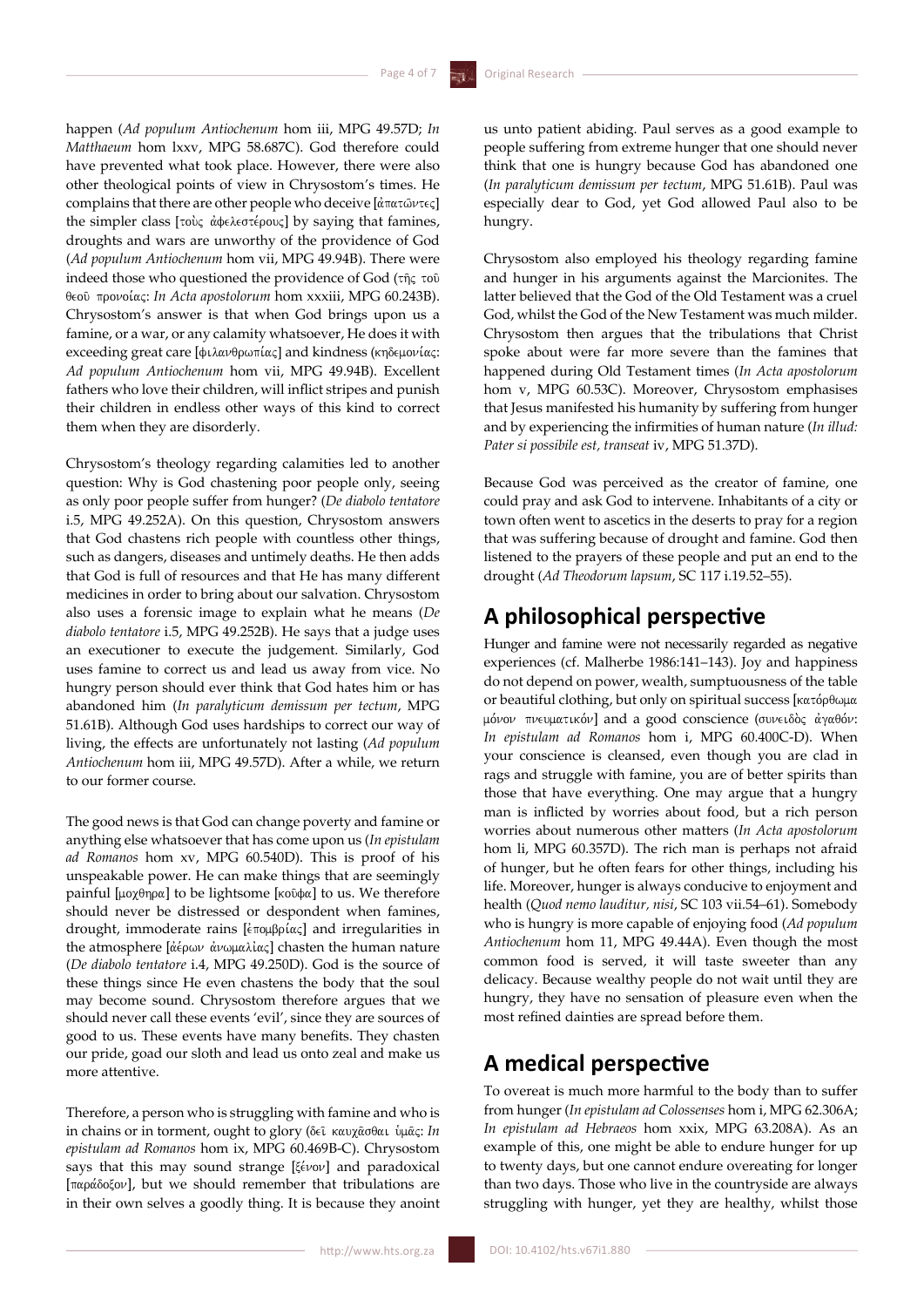who tend to overeat, always have to call in the physicians. One should therefore never eat too much (*Quod nemo lauditur, nisi*, SC 103 vii.57–61). That is why Medical Science prescribed that those who suffered from certain diseases of the spleen or stomach, should subject themselves to hunger and thirst if they want to have some hope of recovery (*Ad populum Antiochenum* hom vi, MPG 49.89C-D). But if these people prefer to enjoy food and a variety of delicacies, they worsen their disease. When one oversteps the limits, it imposes a load upon the body. One should eat only so much as to break one's hunger and wear only so much clothing as to be sheltered (*In epistulam ad Romanos* hom xxv, MPG 60.628B). Moderation is the key word.

Chrysostom argues that God has formed our bodies in moderate proportions so that we do not need much and that we would be able to adapt to another life (*In epistulam ad Ephesios* hom xix, MPG 62.129A-B). God therefore does not allow us immoderate indulgence. A little cup of wine and a single loaf are enough to satisfy a man's hunger. Alhough the human being is lord of all creation, God has formed him so that he needs less food than wild beasts.

Chrysostom often denounces gluttony (*In Acta apostolorum* hom xxvii, MPG 60.208D). He uses hunting dogs to prove his point (*In Acta apostolorum* hom xxxiv, MPG 60.250D-251A): Owners of hunting dogs always make sure that their dogs do not eat more than that is necessary so that they can be fit for hunting. But the irony is that the owners of these dogs do not themselves avoid luxury. After a dog has caught his prey, he will still not eat it, though he sees his meal ready before him and though hunger urges him on. But the dogs' owners do not have the same discipline and cannot constrain themselves.

The physicians call this lack of self-discipline in terms of overindulging bulimia [βουλιμία] from βοῦς λίμος: *In epistulam ii ad Timotheum* hom vii, MPG 62.639B). It is even more lamentable when one's soul is suffering from bulimia, because avarice is also a hunger of the soul, which is always filling, but never satisfied. Those who are affected with bulimia [βουλιμιῶντας] are always hungry, just as drunkards are always thirsty (*In epistulam ii ad Thessalonicenses* hom i, MPG 62.471B).

There is something else which is worse: There are people in Chrysostom's congregation who, when they are about to fast, first of all eat excessively, 'as if the belly were on the point of being delivered over to a sort of lengthened siege' (*Ad populum Antiochenum* vol. 9, MPG 49.153C). The same happens again after they have fasted: they then run to the table with unseemly greediness, just as if they want to undo again the advantage gained through the fast.

## **Exegetical perspective**

Chrysostom was often eager to highlight instances where hunger, food and famine featured in Biblical stories This is also clearly illustrated in Chrysostom's exegesis of Paul's comments on the communal meal in 1 Corinthians 11 (*In*  *epistulam i ad Corinthios* hom xxvii, MPG 61.223D–232D; see also Blue 1991). He would then focus on these elements in his exegesis and use them to draw important exegetical conclusions. In the account where Jesus, for example, fed 5000 people, Chrysostom points out that Christ allowed the 5000 men to hunger before He fed them. Chrysostom's explanation is that Jesus wanted to make sure that no one could later on argue that what took place was an illusion ( $\phi \alpha \nu \tau \alpha \sigma \alpha \nu$ : *In Matthaeum* hom. xlix, MPG 58.499C). Jesus could have appeased their hunger only, but the disciples would then not have known his power. The people themselves did not tell Jesus that they were hungry, since they reverenced [no00] ντο αύτον μεθ' ύπερβολής] Him and wanted to stay longer with him (*In Matthaeum* hom. xlix, MPG 58.497B). Neither did the disciples keep the five loaves and two fish for themselves, though they too were hungry, but they were prepared to distribute their food and by doing so showed to us that they clung to spiritual food only (*In Matthaeum* hom. xlix, MPG 58.498D-499A).

We read in Acts 11:28 that Agabus predicted that a severe famine was about to come over all the earth. Chrysostom says that this famine struck precisely at the time when Gentiles started to join the Church (Acts 11:20–21; *In Acta apostolorum* hom xxv, MPG 60.193B). The pagans could therefore easily have claimed that the famine was a token of the anger of their gods because of this new religion called Christianity. However, Chrysostom could counter this argument. Firstly, Christ had already predicted that there would be tribulations. Secondly, it is clearly stated that Agabus predicted 'by the power of the Spirit' (Ac 11:28) that a famine was about to come. This famine therefore comes from God. Thirdly, this famine was caused by all the evils that had been done to the Apostles who proclaimed the message of God. But then a new question arises: Why were both groups (Jews and Gentiles) punished? For this Chrysostom has an answer ready: He says that both groups eventually benefited from this famine, since new believers very soon received the opportunity for almsgiving and therefore this famine was a means of salvation and a harbinger of many blessings (*In Acta apostolorum* hom xxv, MPG 60.193C).

## **A humanitarian perspective**

Christians were often admonished by preachers to care for the hungry. Sermons provided the means to communicate moral and doctrinal messages. But we should not think that only Christians gave to the poor and the hungry. Almsgiving by pagans was just as widespread (Finn 2008:111). But whilst pagans were moved by pity, piety or philanthropy to give to the needy (cf. Finn 2008:111, 217; cf. also Konstan 2001), Christians were not persuaded by compassion only. They were reminded of the fact that hungry people represent Jesus himself (Mt 25:35 'You saw me hungered and fed me'. *In Matthaeum* hom. iv, MPG 57.54A; *In Matthaeum* hom xxvi, MPG 57.333D-334B; *In Matthaeum* hom l, MPG 58.510A). Alhough the poor and the hungry were without power on earth, by being identified with Christ, they paradoxically enjoyed power in heaven (Holman 2006:461). Chrysostom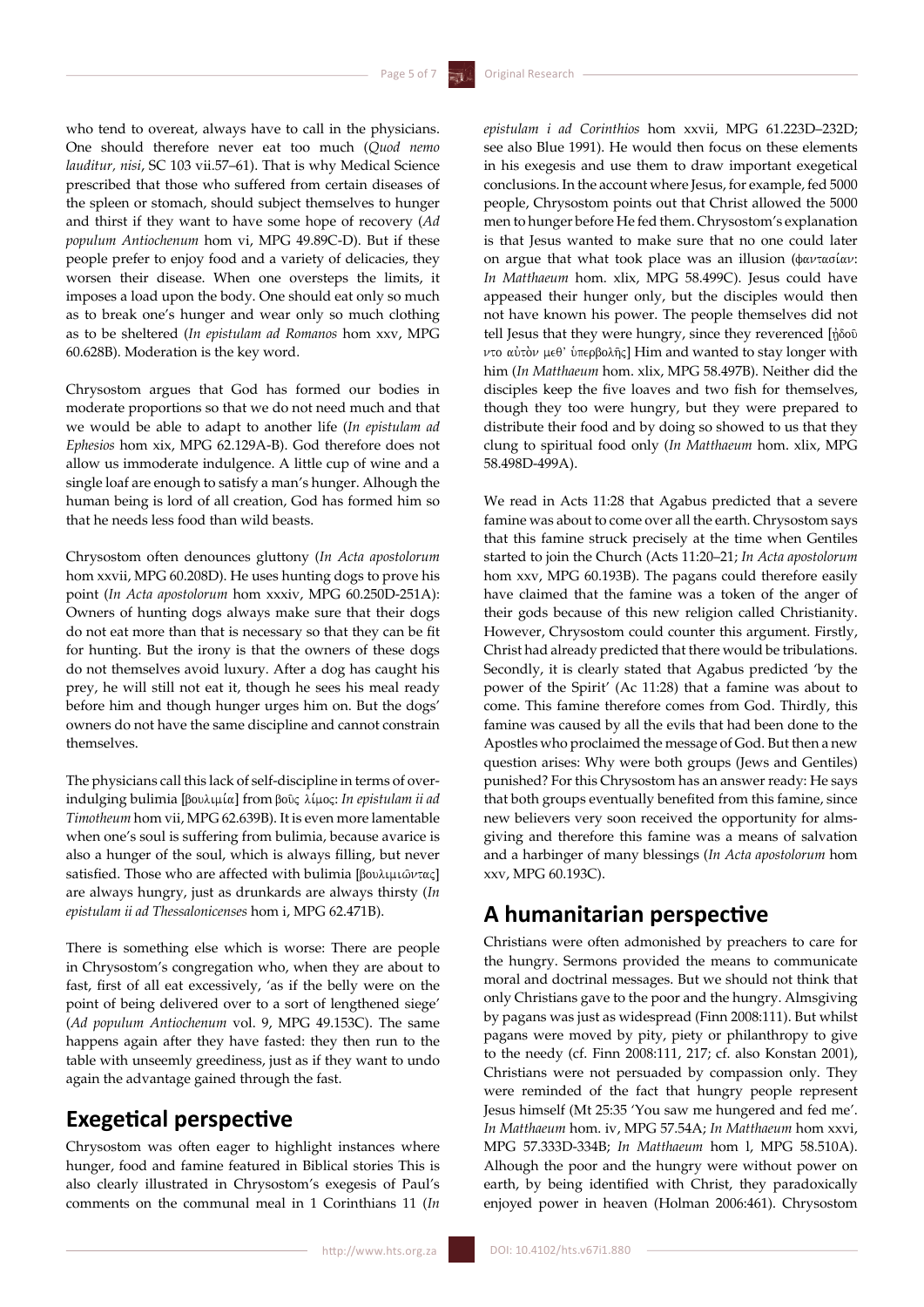says that Jesus did not ask us to give a costly table to the hungry (*In Matthaeum* lxxix, MPG 58.718B). Christ's request was actually very simple. Only bread is needed. We only have to give what is needful.

If it is a saint  $[\frac{a}{2} \nu \circ \varsigma]$  who is hungry, one has an even bigger obligation to give him food (*In epistulam ad Philippenses* hom i, MPG 62.188C). This is probably due to the perception that although poverty is caused by economic reasons, saints are presumed poor because of voluntary poverty and primacy should always be given to the voluntary poor (Holman 2001:4; Mayer 2009:96–104). Christ does not praise the righteous because they have not been covetous, or because they have not robbed people. These are unimportant matters. However, Christ praises the righteous because they have given food to Christ when He was hungry (*In epistulam ad Philippenses* hom vi, MPG 62.221D). It is not only wealthy people who should care. Chrysostom praises people who are not stingy and who are willing to distribute what they have even when they themselves are suffering from famine (*Ad populum Antiochenum* hom xvii, MPG 49.176D).

It was for one's own benefit to give to Christ who is hunger and who is naked, since He will then feed us and He will keep us safe (*In Joannem* hom xxv, MPG 59.152B). Charity also had a salvatory function (Holman 2001:54), since the poor and the hungry people could help one to obtain salvation (*In Joannem* hom xxvii, MPG 59.162A). We give food to the hungry so that we may have confidence before God and to obtain the blessings promised through Jesus Christ (*In epistulam ii ad Thessalonicenses* hom vii, MPG 62.540A). But the opposite is also true: when one allows the poor man to waste away with hunger, that man will draw upon one the same condemnation (*In Joannem* hom xlvii, MPG 59.268C). Those who did not have compassion with hungry people and who did not share their possessions with the hungry people, would be punished not merely by the loss of blessings, but also by being sent to hell-fire (*In epistulam ad Ephesios* hom xvi, MPG 62.112C). It is clear that self-interest also played a role in social care.

#### **Conclusions**

Hunger and famine were dreaded phenomena in the ancient society. People were encouraged to give to the hungry, but it was not because of the modern teaching that the poor were fellow human beings who had a moral right to be helped. Self-interest of the benefactor also played a role and the Christian donor could gain divine honour through almsgiving (cf. Holman 2001:54). Since God's Word carried irrefutable authority, ancient theologians used it in their exhortations to almsgiving. They did not necessarily use the same Biblical texts, but Chrysostom's most favourable text was Matthew 25:35, in which ministering to the hungry was seen as ministering to Christ (Finn 2008:164, but see also Holman 2000:483; Ramsey 1982:226–227; Allen & Morgan 2009:128).

Chrysostom not only exhorted his congregation to give, but he also reprimanded those who did not. Lizzi defined the

exhortation to almsgiving, together with the castigation of failure to give alms, as a *leitmotif* of pastoral preaching in the 4th and 5th centuries (cf. Finn 2008:173). It is also interesting to note that the hungry and the poor are not directly addressed in these sermons. It appears that these people were not in the church and that they were only objects of pity (Cunningham & Allen 1998:14). They were ridiculed and called names serving as an indication of how low their status was in their community.

The hungry are recipients and lacked power. But we should also bear in mind that Chrysostom's descriptions are often slanted and manipulated to suit a specific situation. Chrysostom held a fatalistic view and he believed that God causes hunger and famine to improve the spiritual life of people. The hungry are identified with Christ and the rich should alleviate the lot of the hungry for their own sake. Excessiveness is harmful to the body and the soul. Hunger and famine were very prominent in the minds of the ancients and played an important role in Chrysostom's exegesis.

Hunger and famine (and its antithesis abundance and wealth) are useful in unlocking the construct of ancient society.

## **References**

- Allen, P. & Morgan, E., 2009, 'Augustine on poverty', in P. Allen, B. Neil & W. Mayer (eds.), *Preaching poverty in Late Antiquity: Perceptions and reality*, pp. 119−170, Evangelische Verlagsanstalt, Leipzig.
- Allen, P., Neil, B. & Mayer, W., 2009, 'Reading the texts: A methodology of approach to genre', in P. Allen, B. Neil & W. Mayer (eds.), *Preaching poverty in Late Antiquity: Perceptions and reality*, pp. 36−68, Evangelische Verlagsanstalt, Leipzig.
- Blue, B.B., 1991, 'The house church at Corinth and the Lord's Supper: Famine, food supply, and the present distress', *Criswell Theological Review* 5 (2), 221−239.
- Brown, P., 2002, *Poverty and leadership in the Later Roman Empire,* University Press of New England, Hanover, NH.
- Brueggemann, W., 1977, 'A Biblical perspective on the problem of hunger', *The Christian Century* 94, 1136−1141.
- Cunningham, M.B. & Allen, P., 1998, *Preacher and audience: Studies in early Christian and Byzantine homilies,* Brill, Leiden.
- Finn, R., 2008, *Almsgiving in the Later Roman Empire: Christian promotion and practice (313–450),* Oxford University Press, Oxford.
- Gapp, K.S., 1935, 'The universal famine under Claudius', *Harvard Theological Review* 28, 258−265.
- Garnsey, P., 1983, 'Famine in Rome', in P. Gernsey & C.R. Whittaker (eds.), *Trade and famine in Classical Antiquity*, pp. 56−65, Cambridge University Press, Cambridge, UK.
- Garnsey, P., 1988, *Famine and food supply in the Graeco-Roman World*, Cambridge University Press, Cambridge, UK. [doi: 10.1017/CBO9780511583827](http://dx.doi.org/10.1017/CBO9780511583827)
- Garnsey, P., 1990, 'Responses to Food crisis in the Ancient Mediterranean World', in L.F. Newman (ed.), *Hunger in History: Food shortage, poverty and deprivation*, pp. 126−146, Basil Blackwell, Cambridge, MA.
- Holman, S.R., 1999, 'The hungry body: Famine, poverty, and identity in Basil's Hom. 8', *Journal of Early Christian Studies* 7(3), 337−363. [doi: 10.1353/earl.1999.0060](http://dx.doi.org/10.1353/earl.1999.0060)
- Holman S.R., 2000, 'The entitled poor: Human rights language in the Cappadocians', *Pro Ecclesia* 9, 476−489.
- Holman, S.R., 2001, *The Hungry are dying: Beggars and bishops in Roman Cappadocia,* Oxford University Press, New York. [doi: 10.1093/0195139127.001.0001](http://dx.doi.org/10.1093/0195139127.001.0001)
- Holman, S.R., 2006, 'Constructed and consumed: The everyday life of the poor in 4th C. Cappadocia', in W. Bowden, A. Gutterdige & C. Machado (eds.), *Social and political life in Late Antiquity*, pp. 441−464, Brill, Leiden.
- Jameson, M., 1983, 'Famine in the Greek World', in P. Garnsey & C.R. Whittaker (eds.), *Trade and famine in Classical Antiquity*, pp. 6−16, Cambridge University Press, Cambridge, UK.
- Kates, R.W. & Millman, S., 1990, 'On ending hunger: The lessons of history', in L.F. Newman (ed.), *Hunger in History: Food shortage, poverty and deprivation*, pp. 389−407, Basil Blackwell, Cambridge, MA.

Konstan, D., 2001, *Pity Transformed*, Duckworth, London.

Leyerle, B., 1994, 'John Chrysostom on Almsgiving and the use of money', *Harvard Theological Review* 87(1), 29−47.